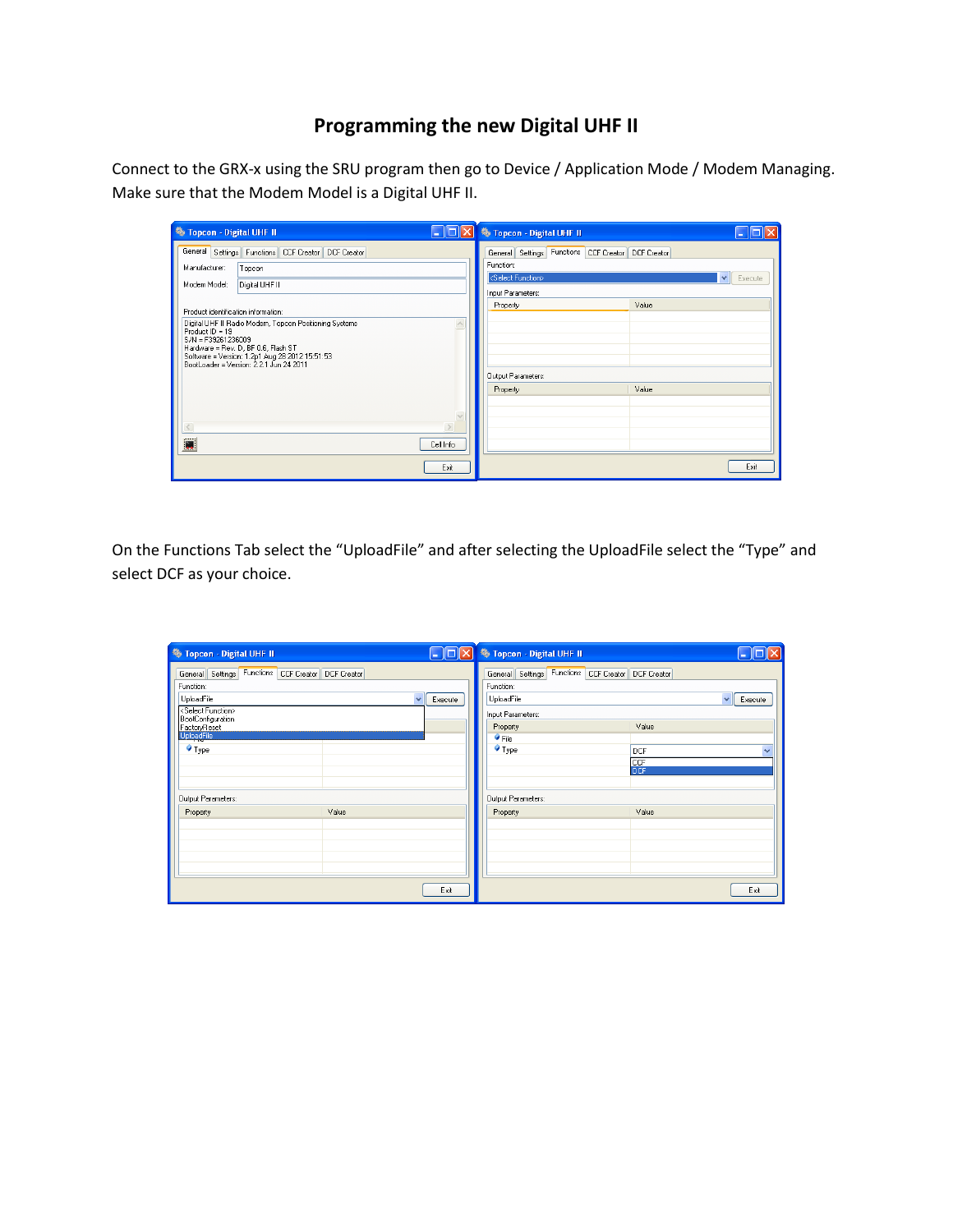After choosing DCF Click in the File Value space (you may need to click on this a couple of times) Load the "ConfigFile\_USA\_125hz.dcf " File

| <b>卷 Topcon - Digital UHF II</b>                   |            | $\Box$ d $\Box$         | Open                      |                           |                                                                                |              |                         |                 | $\boxed{2}$ $\boxed{2}$ |
|----------------------------------------------------|------------|-------------------------|---------------------------|---------------------------|--------------------------------------------------------------------------------|--------------|-------------------------|-----------------|-------------------------|
| General Settings Functions CCF Creator DCF Creator |            |                         |                           | Look in: Digital 11 UHF   |                                                                                | $\checkmark$ |                         | $O$ $D$ $D$ $E$ |                         |
| Function:<br>UploadFile                            |            | Execute<br>$\checkmark$ |                           | ConfigFile_USA_125khz.dcf |                                                                                |              |                         |                 |                         |
| Input Parameters:                                  |            |                         | $\mathbb{Z}$<br>My Recent |                           | Settings_ConfigFile_USA_PDL_115200.xml<br>testing Digital 2 and Digital 1.docx |              |                         |                 |                         |
| Property                                           | Value      |                         | Documents                 |                           |                                                                                |              |                         |                 |                         |
| $\bullet$ File                                     |            |                         | C                         |                           |                                                                                |              |                         |                 |                         |
| $\bullet$ Type                                     | <b>DCF</b> |                         | Desktop                   |                           |                                                                                |              |                         |                 |                         |
|                                                    |            |                         |                           |                           |                                                                                |              |                         |                 |                         |
|                                                    |            |                         | Ń                         |                           |                                                                                |              |                         |                 |                         |
| Output Parameters:                                 |            |                         | My Documents              |                           |                                                                                |              |                         |                 |                         |
| Property                                           | Value      |                         |                           |                           |                                                                                |              |                         |                 |                         |
|                                                    |            |                         |                           |                           |                                                                                |              |                         |                 |                         |
|                                                    |            |                         | My Computer               |                           |                                                                                |              |                         |                 |                         |
|                                                    |            |                         |                           | File name:                |                                                                                |              | $\overline{\mathbf{v}}$ |                 | $Q$ pen                 |
|                                                    |            |                         |                           | Files of type:            | All Files ["."]                                                                |              | $\checkmark$            |                 | Cancel                  |
|                                                    |            | Exit                    | My Network                |                           | $\Box$ Open as read-only                                                       |              |                         |                 |                         |

After Loading the DCF file you will get the "BLOB: 76 Bytes" message, hit "Execute" to load the DCF File

| <b><sup>5</sup> Topcon - Digital UHF II</b> |                                       |                |              |
|---------------------------------------------|---------------------------------------|----------------|--------------|
| General Settings<br>Function:               | Functions   CCF Creator   DCF Creator |                |              |
| UploadFile                                  |                                       |                | Execute<br>v |
| Input Parameters:                           |                                       |                |              |
| Property                                    |                                       | Value          |              |
| $\bullet$ File                              |                                       | BLOB: 76 Bytes |              |
| $\blacklozenge$ Type                        |                                       | DCF            |              |
|                                             |                                       |                |              |
|                                             |                                       |                |              |
|                                             |                                       |                |              |
| Output Parameters:                          |                                       |                |              |
| Property                                    |                                       | Value          |              |
|                                             |                                       |                |              |
|                                             |                                       |                |              |
|                                             |                                       |                |              |
|                                             |                                       |                |              |
|                                             |                                       |                |              |
|                                             |                                       |                | Exit         |

After you Execute the load you will get the Message Function "UploadFile" has completed.

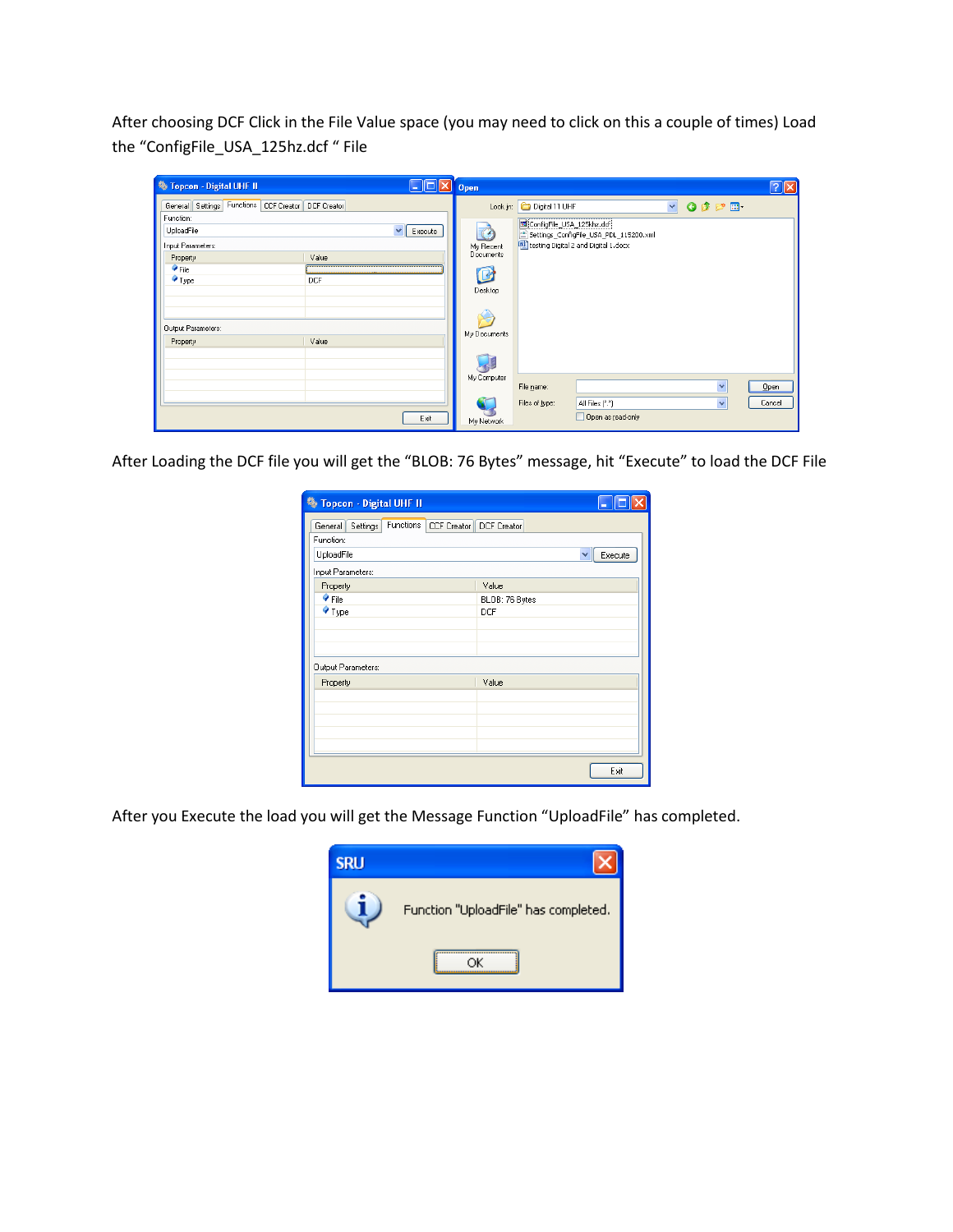Next go to the Setting Tab and Select the Yellow folder "Import settings from a file"

| <b><sup>5</sup> Topcon - Digital UHF II</b>                 |                                      |      |
|-------------------------------------------------------------|--------------------------------------|------|
| Settings   Functions   CCF Creator   DCF Creator<br>General |                                      |      |
| Parameters List:                                            | $\Theta$                             |      |
| Property                                                    | Value<br>Import settings from a file |      |
| <b><i><u>Comeral</u></i></b>                                |                                      |      |
| Mode                                                        | Radio                                |      |
| Baud Rate, baud                                             | 115200                               |      |
| ● Flow Control                                              | NONE                                 |      |
| Firmware Mode                                               | User                                 |      |
| <sup>1</sup> Radio                                          |                                      |      |
| Frequency, MHz                                              | 469.550000                           |      |
| Protocol                                                    | PDL Transmitter                      |      |
| Modulation                                                  | <b>GMSK</b>                          |      |
| Spacing, kHz                                                | 12.5                                 |      |
| Power, mW                                                   | 1000                                 |      |
| Scrambler                                                   | Enable                               |      |
| $\bullet$ FEC                                               | Enable                               |      |
| <b>IS</b> Satel                                             |                                      |      |
| FCS Net ID hex                                              | 16                                   |      |
|                                                             |                                      | Exit |

Load the "Settings\_ConfigFile\_USA\_PDL\_115200.xml" File

| <b>Open</b>                       |                |                                        |   |                     |         |
|-----------------------------------|----------------|----------------------------------------|---|---------------------|---------|
| Look in:                          | Digital 11 UHF |                                        | Y | $0$ $0$ $0$ $0$ $0$ |         |
| My Recent<br>Documents<br>Desktop |                | Settings_ConfigFile_USA_PDL_115200.xml |   |                     |         |
| My Documents                      |                |                                        |   |                     |         |
| My Computer                       | File name:     |                                        |   | Ÿ                   | $Q$ pen |
| My Network                        | Files of type: | XML Files (".xml)<br>Open as read-only |   | $\ddotmark$         | Cancel  |

Click on "Commit"

| <b>Import</b>                    |               | $\left\  \_\right\  \square \ \mathsf{x}\right\ $ |  |  |
|----------------------------------|---------------|---------------------------------------------------|--|--|
| Id                               | Old Value     | New Value                                         |  |  |
| <mark>後</mark> General           |               |                                                   |  |  |
| Mode                             | Radio         | Radio                                             |  |  |
| $\bullet$ Ba                     | 115200        | 115200                                            |  |  |
| $\triangledown$ Flo              | <b>NONE</b>   | <b>NONE</b>                                       |  |  |
| a <sup>v</sup> Fir…              | User          | Liser                                             |  |  |
| <b>K</b> Radio                   |               |                                                   |  |  |
| $\triangledown$ Fre              | 469.550       | 469.550                                           |  |  |
| $\bullet$ Pro                    | PDL Tran      | PDL Rece                                          |  |  |
| $\bullet$ Mo                     | GMSK          | GMSK                                              |  |  |
| $\bullet$ Sp                     | 12.5          | 12.5                                              |  |  |
| $\mathbf{\bullet}_{\mathsf{Po}}$ | 1000          | 1000                                              |  |  |
| $\bullet$ Scr                    | Enable        | Enable                                            |  |  |
| Осег                             | $- - - - - -$ | $T = -11$                                         |  |  |
| Commit<br>Discard                |               |                                                   |  |  |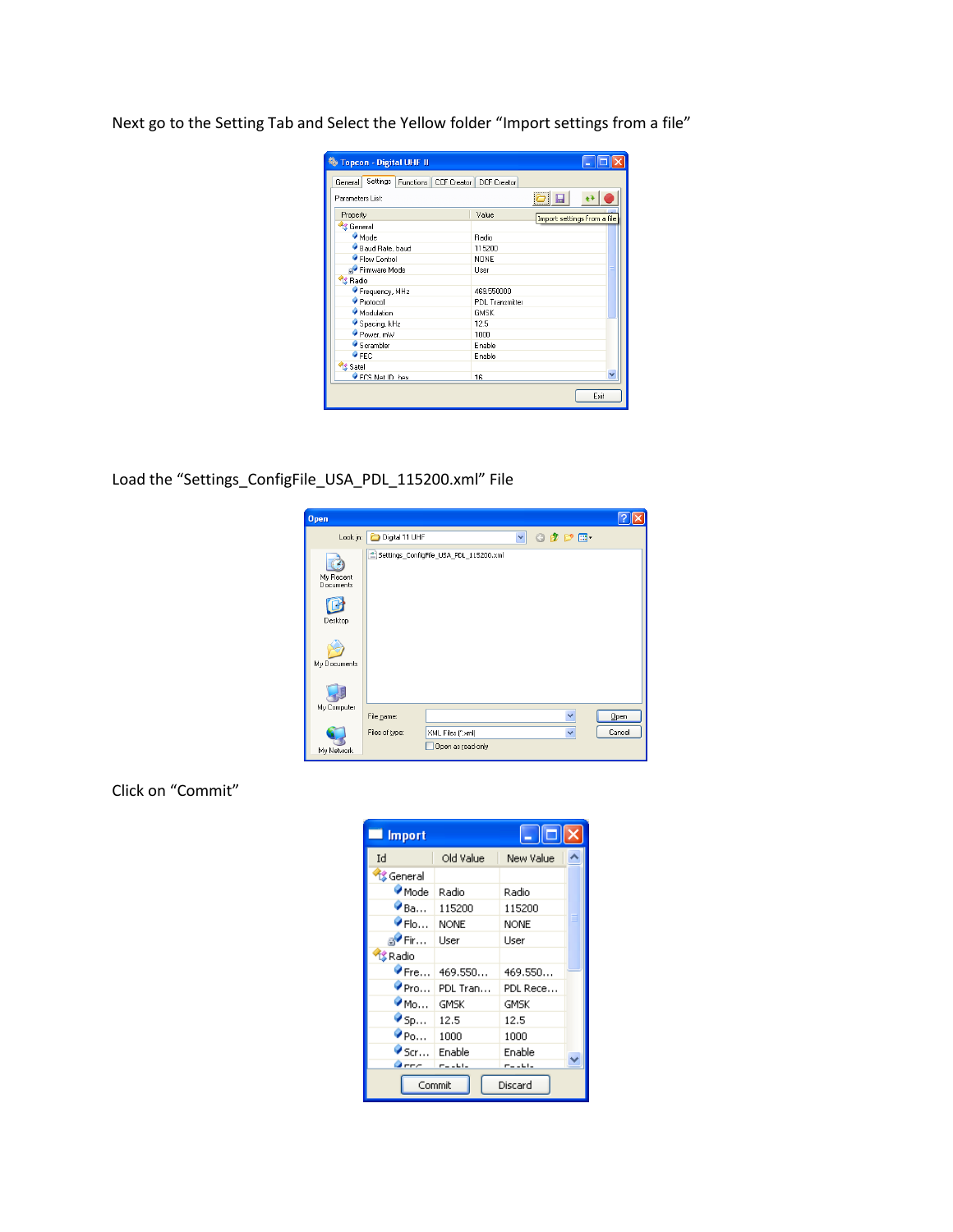| Settings   Functions   CCF Creator   DCF Creator<br>General |                                         |       |
|-------------------------------------------------------------|-----------------------------------------|-------|
| Parameters List:                                            | $\boxed{\textcirc}$ $\boxed{\textcirc}$ |       |
| Property                                                    | Value                                   | Write |
| <sup>6</sup> General                                        |                                         |       |
| Mode                                                        | Radio                                   |       |
| Baud Rate, baud                                             | 115200                                  |       |
| ● Flow Control                                              | <b>NONE</b>                             |       |
| <b>B</b> Firmware Mode                                      | User                                    |       |
| <b>XX Radio</b>                                             |                                         |       |
| Frequency, MHz                                              | 469.550000                              |       |
| Protocol                                                    | <b>PDL Receiver</b>                     |       |
| Modulation                                                  | <b>GMSK</b>                             |       |
| Spacing, kHz                                                | 12.5                                    |       |
| Power, mW                                                   | 1000                                    |       |
| $\bullet$ Scrambler                                         | Enable                                  |       |
| $\bullet$ FEC                                               | Enable                                  |       |
| Satel                                                       |                                         |       |
| FCS Net ID hex                                              | 16                                      |       |

Next click on the Red Ball on the Right Side to Write the Settings

Click on the "Up and Down" Green Arrows Next to the Red Ball to Read the Settings to refresh, then check to ensure that they are as shown below.

| 卷 Topcon - Digital UHF II                         |                        |              |
|---------------------------------------------------|------------------------|--------------|
| Settings<br>Functions   CCF Creator   <br>General | <b>DCF</b> Creator     |              |
| Parameters List:                                  |                        | ,,,,,,,,,,,  |
| Property                                          | Value                  | Read the mod |
| <b>修 General</b>                                  |                        |              |
| Mode                                              | Radio                  |              |
| Baud Rate, baud                                   | 115200                 |              |
| ● Flow Control                                    | NONE                   |              |
| a <sup>√</sup> Firmware Mode                      | User                   |              |
| <b>卷 Radio</b>                                    |                        |              |
| Frequency, MHz                                    | 469.550000             |              |
| Protocol                                          | <b>PDL</b> Transmitter |              |
| Modulation                                        | <b>GMSK</b>            |              |
| Spacing, kHz                                      | 12.5                   |              |
| Power, mW                                         | 1000                   |              |
| Scrambler                                         | Enable                 |              |
| $\bullet$ FEC                                     | Enable                 |              |
| Satel                                             |                        |              |
| FCS Net ID hex                                    | 16                     |              |
|                                                   |                        | Exit         |